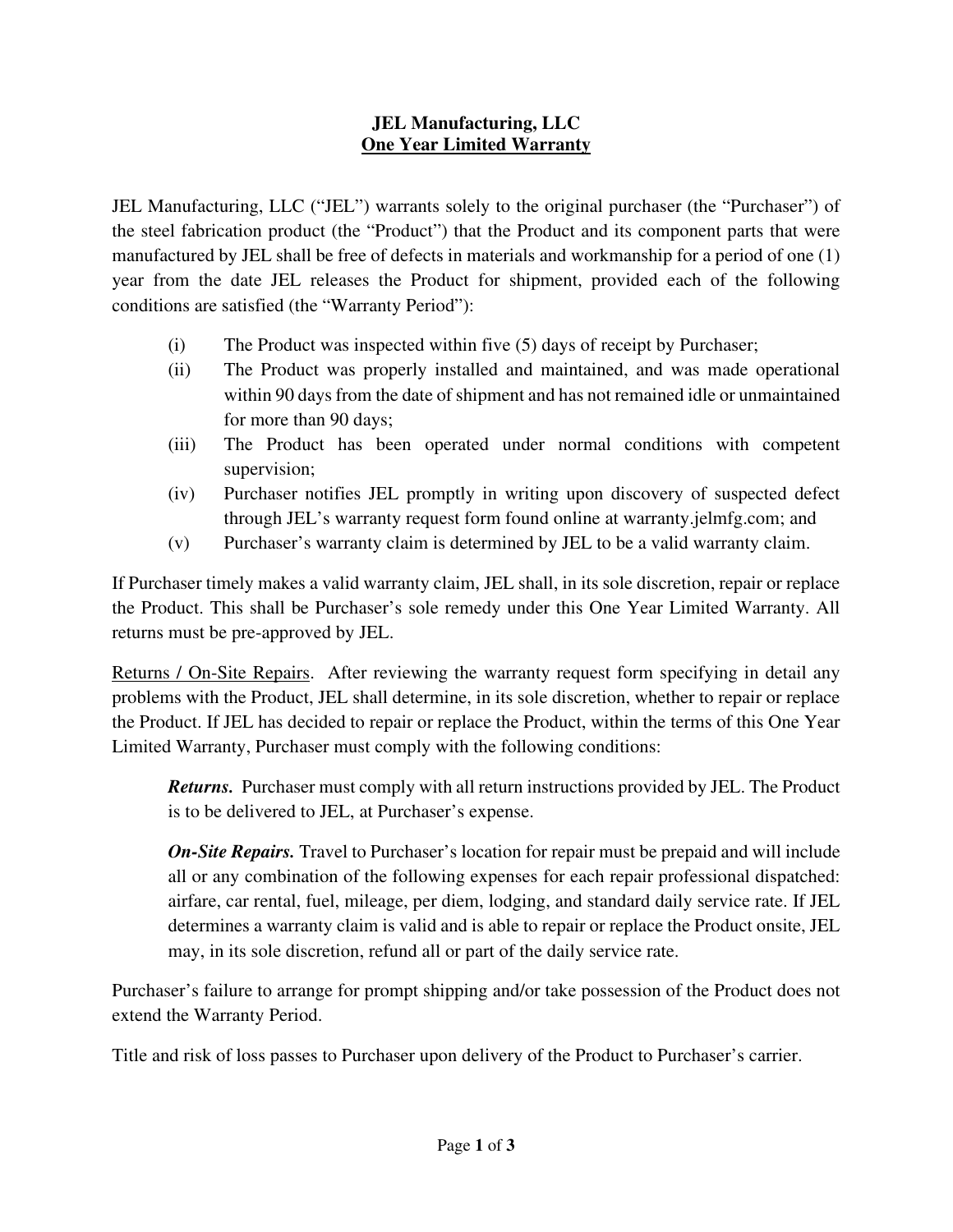If Purchaser does not make a warranty claim during the Warranty Period, Purchaser will have waived any warranty claim, or any other claim, Purchaser may have had under this One Year Limited Warranty.

This One Year Limited Warranty only covers failures due to defects in materials and workmanship which occur during normal use. By way of partial enumeration, this One Year Limited Warranty does not apply to: any Product which, in the opinion of JEL, has been damaged during shipping; failures which are caused by parts and components that have been manufactured by any other manufacturer including, but not limited to, the motor, gearbox, electric components, head/tail pulley and belting; failures which result from accident, misuse or abuse; failure to comply with instructions or warnings as stated in the materials provided with the Product; neglect; mishandling; faulty installation; misapplication; improper set-up adjustments, operating or maintenance (or lack operating or maintenance); failures caused by alterations or modifications to the Product; and use of the Product in any manner for which the Product was not specifically designed. This One Year Limited Warranty shall terminate if the Product is serviced, installed, or modified by anyone not approved by JEL in writing, in advance. This One Year Limited Warranty shall not apply to any Product or part for which the name and date plate has been removed or is no longer located or exhibited on the Product or part.

JEL assumes no responsibility for expenses of field work or erection expenses associated with the Product. The correction of minor misfits and a reasonable amount of cutting, use of drift pins, reamers and/or redrilling is considered a normal expense of installation. Any error in shop fabrication preventing proper assembly of the Product should be reported to JEL immediately so Purchaser can obtain an approved method of correction.

**LIMITATION OF WARRANTY**. THIS ONE YEAR LIMITED WARRANTY IS IN LIEU OF ANY AND ALL OTHER EXPRESS OR IMPLIED WARRANTIES INCLUDING, BUT NOT LIMITED TO, ANY WARRANTY OF MERCHANTABILITY OR FITNESS FOR A PARTICULAR PURPOSE, AND JEL MANUFACTURING SHALL NOT BE SUBJECT TO ANY OTHER OBLIGATIONS OR LIABILITIES WHATSOEVER, EITHER IN CONTRACT OR ON ACCOUNT OF NEGLIGENCE, WITH RESPECT TO THE PRODUCT OR ANY OF JEL'S OBLIGATIONS ARISING HEREUNDER. JEL SHALL NOT BE LIABLE FOR AND EXPRESSLY DISCLAIMS ALL CONSEQUENTIAL, INCIDENTAL, SPECIAL, OR PUNITIVE DAMAGES, INCLUDING LOSS OF PROFIT OR GOODWILL. IN NO EVENT SHALL JEL'S AGGREGATE LIABILITY EXCEED THE AMOUNT PAID BY THE ORIGINAL PURCHASER FOR THE PRODUCT. THIS IS JEL'S EXCLUSIVE WRITTEN ONE YEAR LIMITED WARRATY.

JEL makes no representations regarding any component part manufactured by a third-party. JEL does not warrant or guarantee that the Product will meet any particular performance criteria or specific standards.